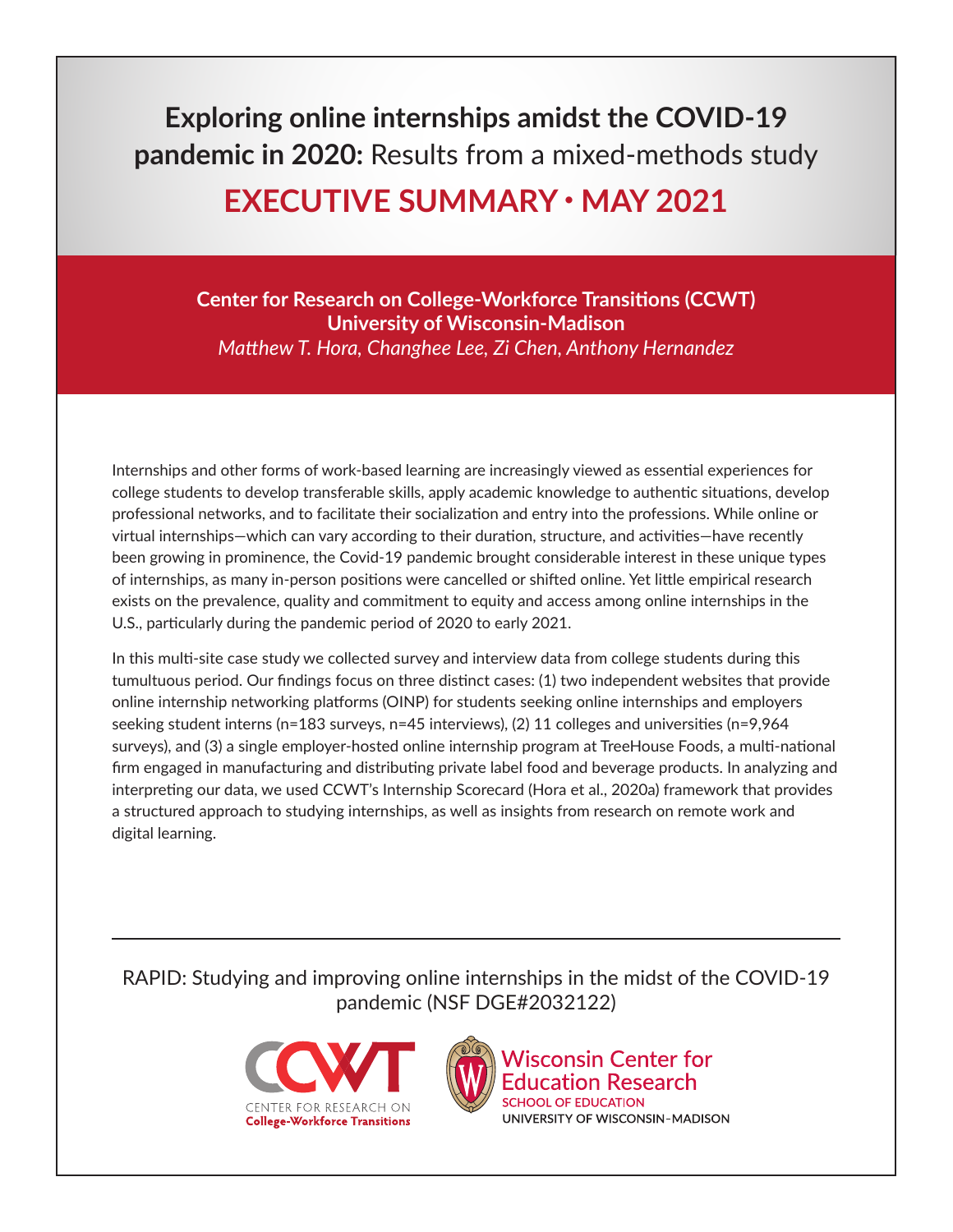One of our primary conclusions is that while considerable variation exists within the world of internships writ large, an added layer of complexity exists for online positions with respect to IT, internet access, work-life boundaries, and challenges associated with online or remote work that many occupations have experienced during the Covid-19 pandemic. We argue that these additional concerns and factors make online internships—which are unlikely to disappear post-pandemic—a top priority for improvement, equitable access, and quality control in the field of higher education.

Our key findings, which are outlined below, should be interpreted with caution as they do not reflect all types of online internships and also do not reflect a random and/or representative sample of students in the 11 institutions included in our study or of all college students in the U.S.

#### **Finding #1: Internship participation was rather low during the COVID-19 pandemic, with interns roughly split 50/50 between online and in-person modalities**

Of the 9,964 students from 11 campuses answering our survey from the NSCI, one of the biggest findings is the large number of students (77.9%, n=7,761) who did **not** take an internship. Of the 22.1% (n=2,203) students who did take one, our key finding is that 45.3% (n=993) had taken an online internship, with 47.6% (n=1,044) having had an in-person experience. These finding indicate that overall participation in internships during the pandemic was rather low, with only 1 in 5 students successfully completing an internship. Further, contrary to conventional wisdom that most (if not all) internships were online during the pandemic, our data show that as many students took in-person internships as they did online positions.



These results on internship participation are similar to our 13-institution dataset for the College Internship Study, where interns and non-interns reflect 30% and 70% of that study sample, respectively, but these more recent data do indicate a decline in overall internship participation in comparison with those earlier data (2017-2019).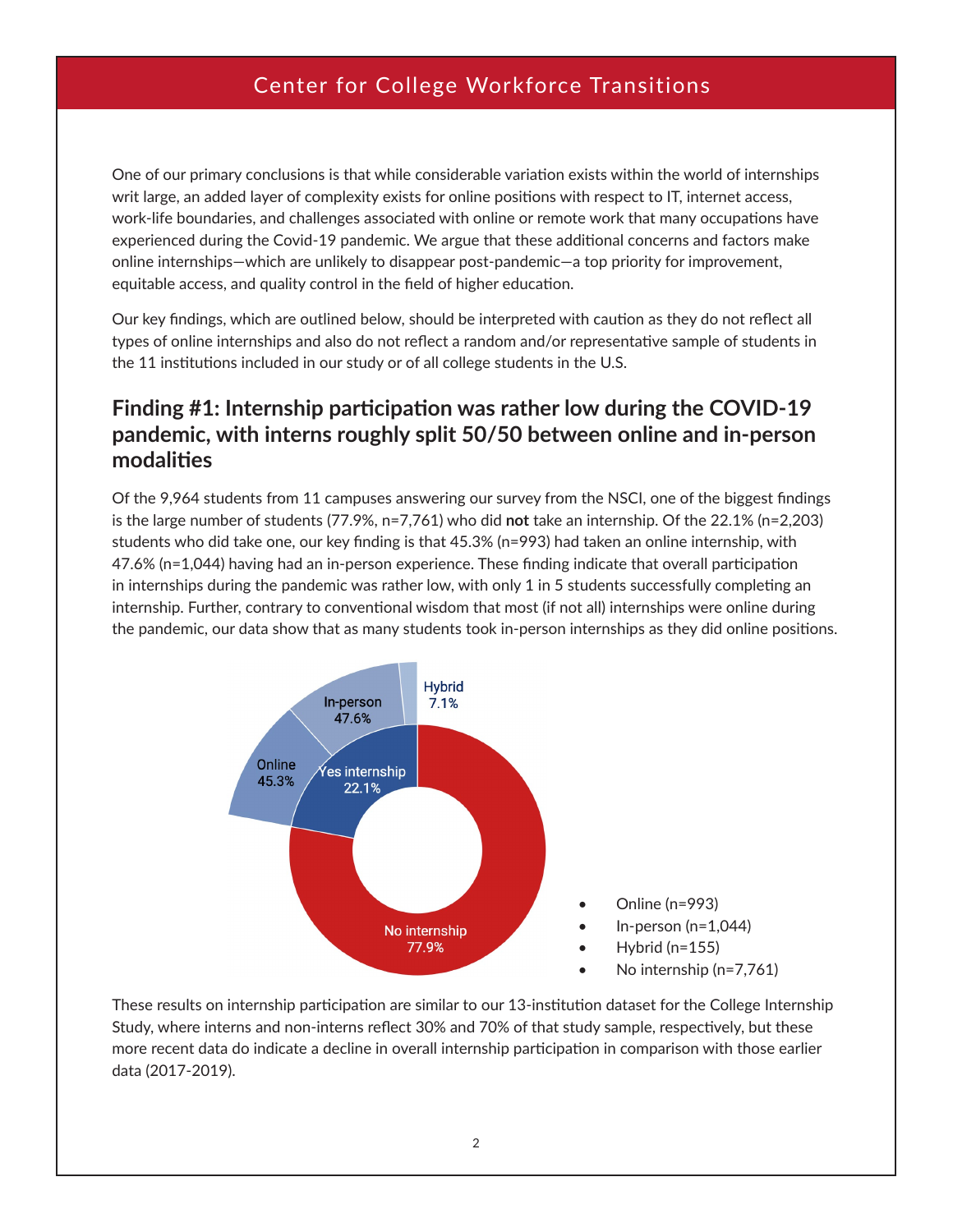#### **Finding #2: Online internship networking platforms (OINPs) play an important role in the ecosystem of internship opportunities, but during the pandemic student demand outstripped the supply of available positions**

Another key finding pertained to the role that OINPs played during the pandemic, with some arguing that they would fill an important gap in providing access to online positions as in-person positions were widely cancelled. Our data indicate, however, that while OINPs did play an important role in the internship ecosystem and served the needs of many students, there were more students registering with these platforms than there were positions available for them. For students who registered with the OINPs in our study, the number of students who actually took a position was rather low, with less than  $\frac{1}{2}$  interviewees (8% for OINP-A, 42% for OINP-B) and 65.6% (n=120) students participating in OINP-B programs. It is important to note, however, that students who pursued an internship via the OINP-B website, these positions were largely positive and productive experiences for students.

These findings raise questions about the scope and role of OINPs in the broader landscape of internships, and how they fit within the broader suite of online positions available to college students, while also pointing to the need to increase the number of remote positions available to students seeking internships.

### **Finding #3: Online interns in our sample tended to be continuinggeneration, have higher GPAs, come from upper-income families, and were non-STEM majors**

Our data indicate that the demographics of students pursuing online internships varied significantly along key demographic variables such as first-generation status, grade point average, family income, major, race and gender. While these results need to be cautiously interpreted given the non-random and nonrepresentative nature of our study sample, the data do indicate that online interns represent a relatively narrow slice of the student population. In particular, for those engaged in supporting STEM education such as the National Science Foundation, these data highlight the fact that online internships are currently not a feasible option for STEM students. This situation may be due to the hands-on nature of work in these disciplines and/or the predominance of Business and non-STEM employers offering remote positions.

#### **Finding #4: Online internships do not appear to solve the access and equity problem**

For some observers the online internship has the potential to solve the access and equity problem in the internship world, where unpaid positions have excluded low-income or working students, too many positions are available only through social networks, and geographically isolated students have been unable to access positions located in large urban areas. However, our data suggest that online interns are predominantly from upper- and middle-income backgrounds (75.8%, n=634) and that there are more unpaid online than in-person internships (42% versus 34.9% unpaid).

Our data also indicate that informal and inter-personal resources are the most common source of information about internships, that most (but not all) students recall anti-discrimination policies as part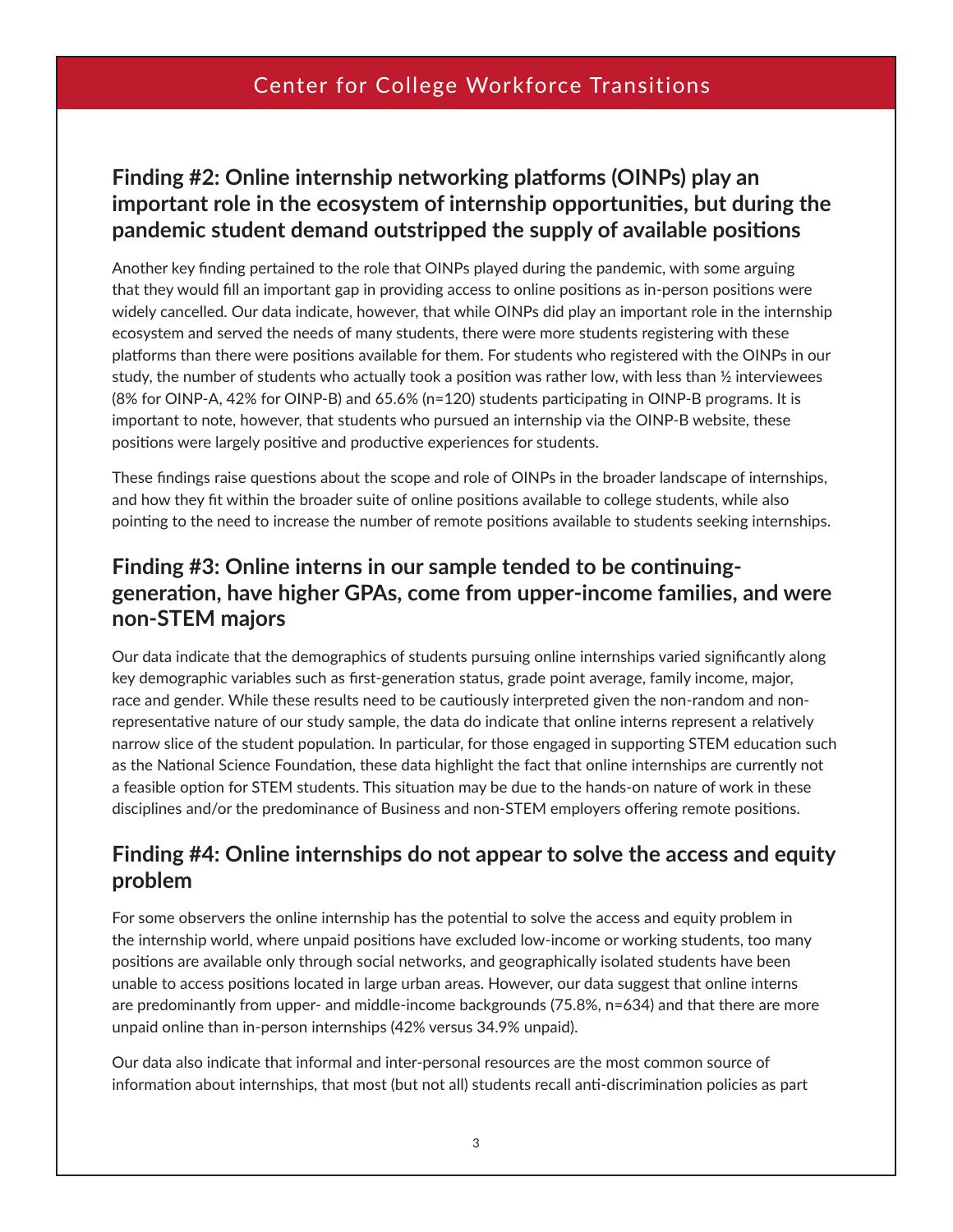of their internship posting, and that a small number (2%, n=20) experienced discriminatory behaviors first-hand in their online internship. However, the fact that 3% (n=64) of students overall reported discriminatory behaviors and that about 40.8 % (n=405) of online interns did not recall anti-discriminatory policies from their organizations indicates room for improvement.



#### **Finding #5: Online interns report lower satisfaction, developmental value, 21st century skills, professional network development, and high-skill tasks than in-person interns**

As part of the quality indicators of the Internship Scorecard, we highlight key factors that the literature indicates are important components of an effective internship as well as outcomes that are often discussed as benefits of the internship experience. Unfortunately, our data indicate that online interns have significantly lower level of satisfaction with their experience, lower scores for both academic and developmental value, lower level of acquiring new 21st century skills, and less growth of professional networks than students pursuing in-person internships. Furthermore, the data indicate that fewer online interns report being engaged in high-skill supervised work than in-person interns (31.9% to 40%), which is one of the core ideas of experiential learning, especially for experiences like internships and apprenticeships that are intended to introduce novices to the professional world. These results are troubling and indicate that the benefits of an in-person internship do not easily or uniformly translate to an online experience.

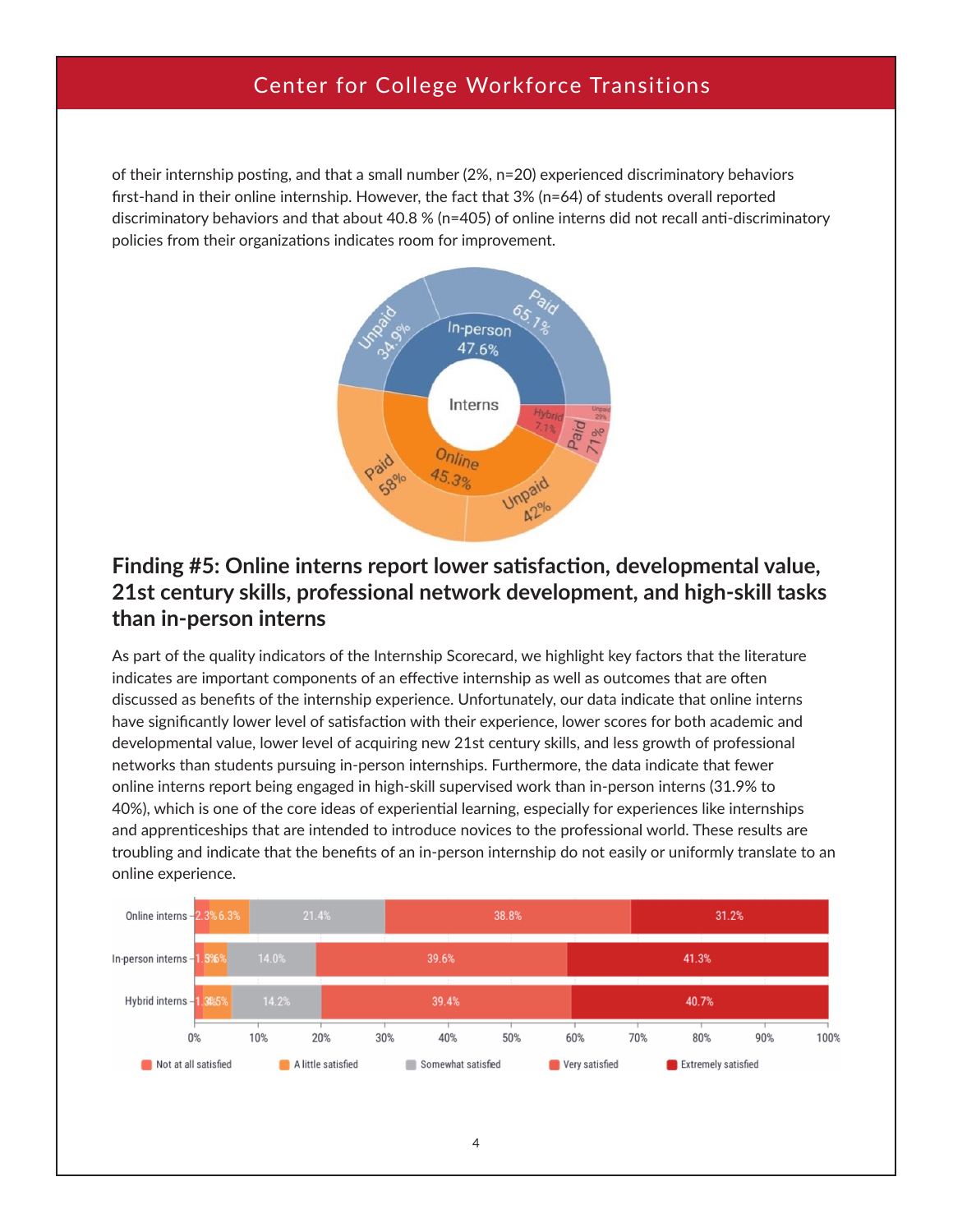#### **Finding #6: Future online internships must pay especially close attention to task design, supervision, and communication**

Based on data from both our surveys and interviews with students, it is clear that while all internship providers (and their academic advisor counterparts) need to pay close attention to the quality of task design, supervision and communication, these issues are especially lacking in some online internships. Consequently, as the field continues to advocate for students to take online or virtual internships, these issues must be addressed and internships improved along these dimensions. Since these elements are also issues with remote work more generally, especially the problems of social isolation and ineffective supervision and communication, if an online internship is to provide students with remote working skills which one student called "the future of work," then employers and academic advisors will need to improve how online experiences model and cultivate these skills.

## **Finding #7: Support services and training will need to be provided to many employers (and academic advisors) regarding how to design and implement an effective online internship**

 One of the primary conclusions we can draw from the data collected for this study is that while online internships are likely a permanent part of the ecosystem of experiential learning for college students, and a potential answer to some vexing issues related to equitable access, they remain a work in progress. To improve these complex forms of remote and/or digital learning and professional socialization, employers and academic advisors will need training and support services to develop high-quality programs. While not all organizations will be able to offer positions like those featured by TreeHouse Foods, the goal for all online internships should be to offer experiences that comply with the NACE standards, the principles of the Internship Scorecard, and key elements of effective remote work and digital learning.

Our study indicates that the field has a long way to go, and also that these debates and discussions about work-based learning cannot ignore the fact that many college students were struggling with financial, mental health, and academic challenges even before the COVID-19 pandemic. Consequently, in a postpandemic world attention should be paid to not only improving internships at the employer and advisor levels, but also in providing support services so that students have the tools and resources to thrive and persist in higher education.